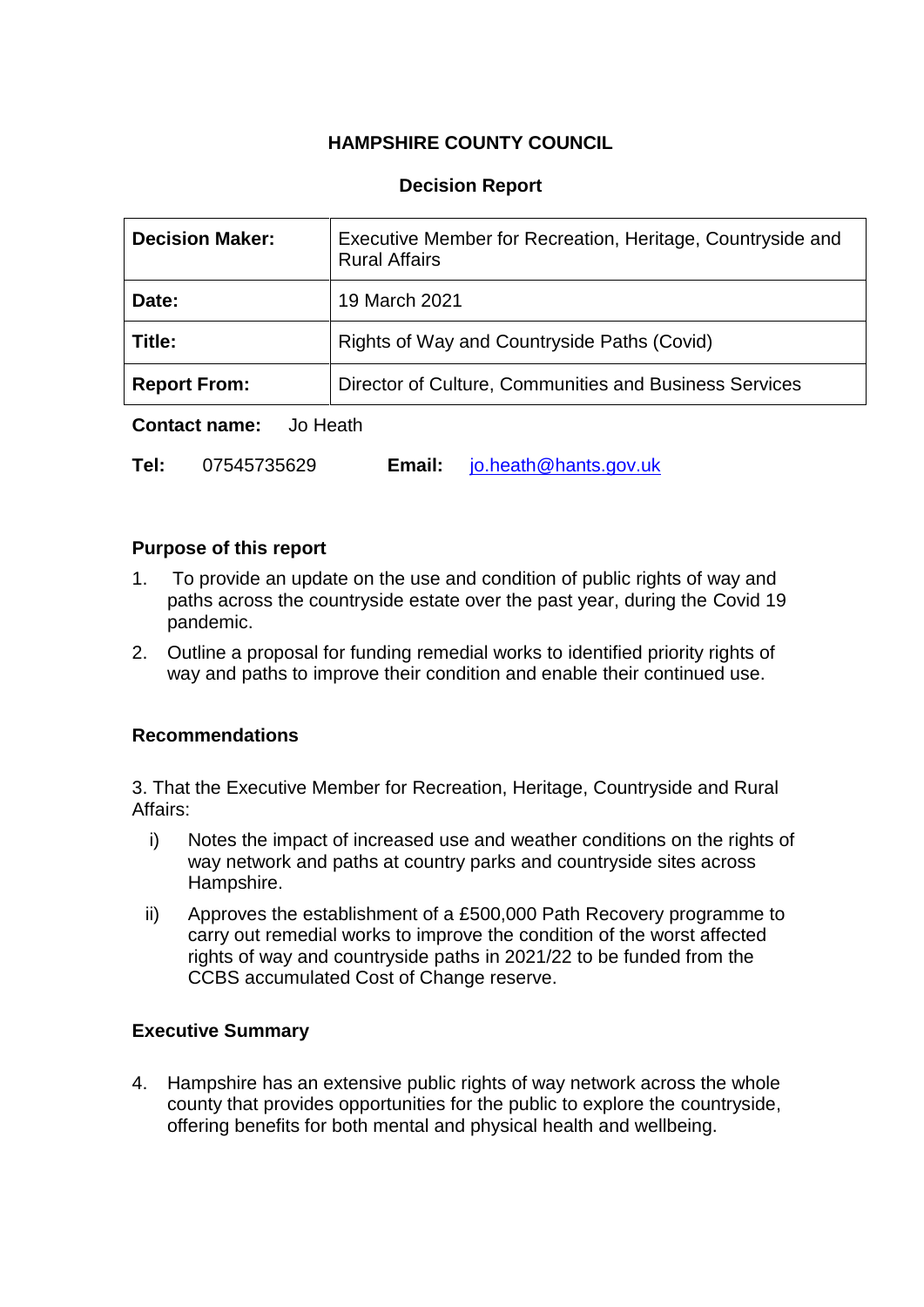- 5. The rights of way network along with paths across the whole countryside estate are highly valued by the people that use them and there is evidence that this appreciation has grown due to the Covid 19 pandemic.
- 6. Visits to the countryside have significantly increased and people who previously have not visited the countryside are now regularly taking their daily exercise at our parks, sites and on the rights of way network. Research has indicated that even when restrictions are lifted, they are likely to continue to visit the countryside.
- 7. This winter has been one of the wettest on record and the impact of this, in combination with increased footfall and use by cyclists, has been a deterioration in the surface of many paths across the county.
- 8. A Path Recovery programme is proposed to address some of the worst affected rights of way and paths across the countryside estate over the next 6 months and approval is sought for £500,000 of CCBS Departmental underspends to be allocated for 2021/22.

## **Contextual information**

- 9. The public rights of way network in Hampshire is 4,613km or 2,866 miles long and comprised of footpaths (3,312km, 2,058 miles), bridleways (761km, 473miles), restricted byways (253km, 157miles) and byways open to all traffic (287km, 178miles).
- 10. Although most of the rights of way network cross privately owned land the County Council has a statutory duty to maintain rights of way, including the surface of the path, in a fit state for public use.
- 11. All five of the County Council Country Parks and all the 80 other countryside sites, comprising National Nature Reserves, Local Nature Reserves and other conservation sites and green spaces, have permissive routes as well as public rights of way that enable visitors to actively explore the countryside. The Basingstoke Canal towpath is also an extremely popular and well used route for walkers and cyclists.
- 12. Since the beginning of the Covid 19 pandemic in March 2020 there has been an increase in the use of rights of way. This has been difficult to quantify however the number of reports to the Countryside Access Management System by members of the public (typically around 300 per month) has increased in some months by as much as 60%. During the summer months the increase in anti-social behaviour and conflicts on the rights of way network were evident and the Countryside Service introduced campaigns to encourage responsible behaviour and provided support to landowners wherever possible. The focus was to keep the network open and accessible for all legitimate users.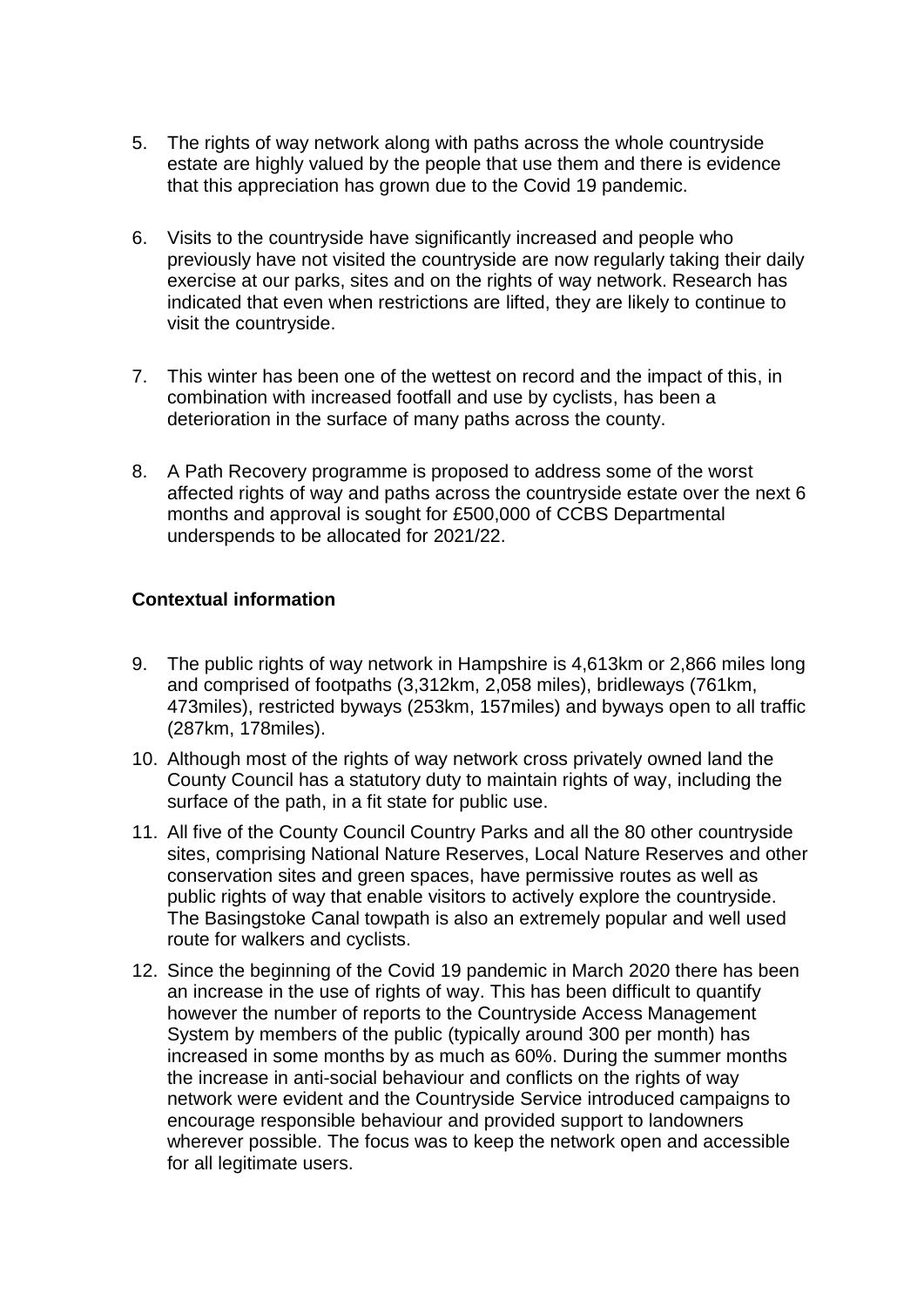- 13. Research conducted in the summer 2020 also provided evidence of increased use and that this use is likely to continue. The survey indicated a significant rise in appreciation of the countryside and the importance of being outside for mental and physical health and wellbeing.
	- Nearly all the 2,500 respondents acknowledge the key role of accessing public outdoor space and some 99% agree that it has a positive role on their mental health and wellbeing.
	- More than four in five respondents (81%) believe this has become even more important since the advent of Covid19. Facing a prolonged period of lockdown has reinforced and enhanced people's appreciation and attitude to the outdoors.
	- More than 70% confirm that their attitude to the outdoors has grown, with most of these confirming a major positive shift.
	- The demand for visiting local greenspaces and using local paths is not likely to wain with 98% of the respondents indicating that they will continue to visit these sites even as other facilities such as country parks open. This coupled with 85% indicating that they will be planning a staycation this year and potentially greater promotion of walking and cycling (from organisations such as Visit England) shows that the demand is likely to stay high.
- 14. Visits to the Country Parks has risen by between 120% 160% over the past 6 months when compared to last year despite reduced catering facilities and no events or activities for much of that period. It is difficult to quantify the visits to other countryside sites however the site rangers have evidence of a significant upward shift in use over the past year.
- 15. The Basingstoke Canal towpath has seen a significant rise in pedestrian and cycle use – counts carried out during lockdown indicated that all use was at least 110% of previous levels and cycle use in places was up to 300% of previous levels. An average of 16,000 pedestrians a month were using the towpath near the Canal Centre.
- 16. According to the Met Office 2020 was in the top ten wettest years of all time, with the wettest day on record on 3 October and several extreme weather events affecting the South East over the past 6 months.
- 17.These conditions along with the increased footfall have had a significant impact on the surface of the paths across the majority of Hampshire. The worst conditions are in river valleys, on clay soils and paths close to conurbations that are heavily used. Paths in the Country Parks and across the rest of the countryside estate have also suffered with the same issues.
- 18. People often try to avoid the wettest parts of the paths which leads to a spreading of the width of the route. Depending on the location of the path this can have a detrimental impact on crops or sensitive habitats.

Path Recovery Programme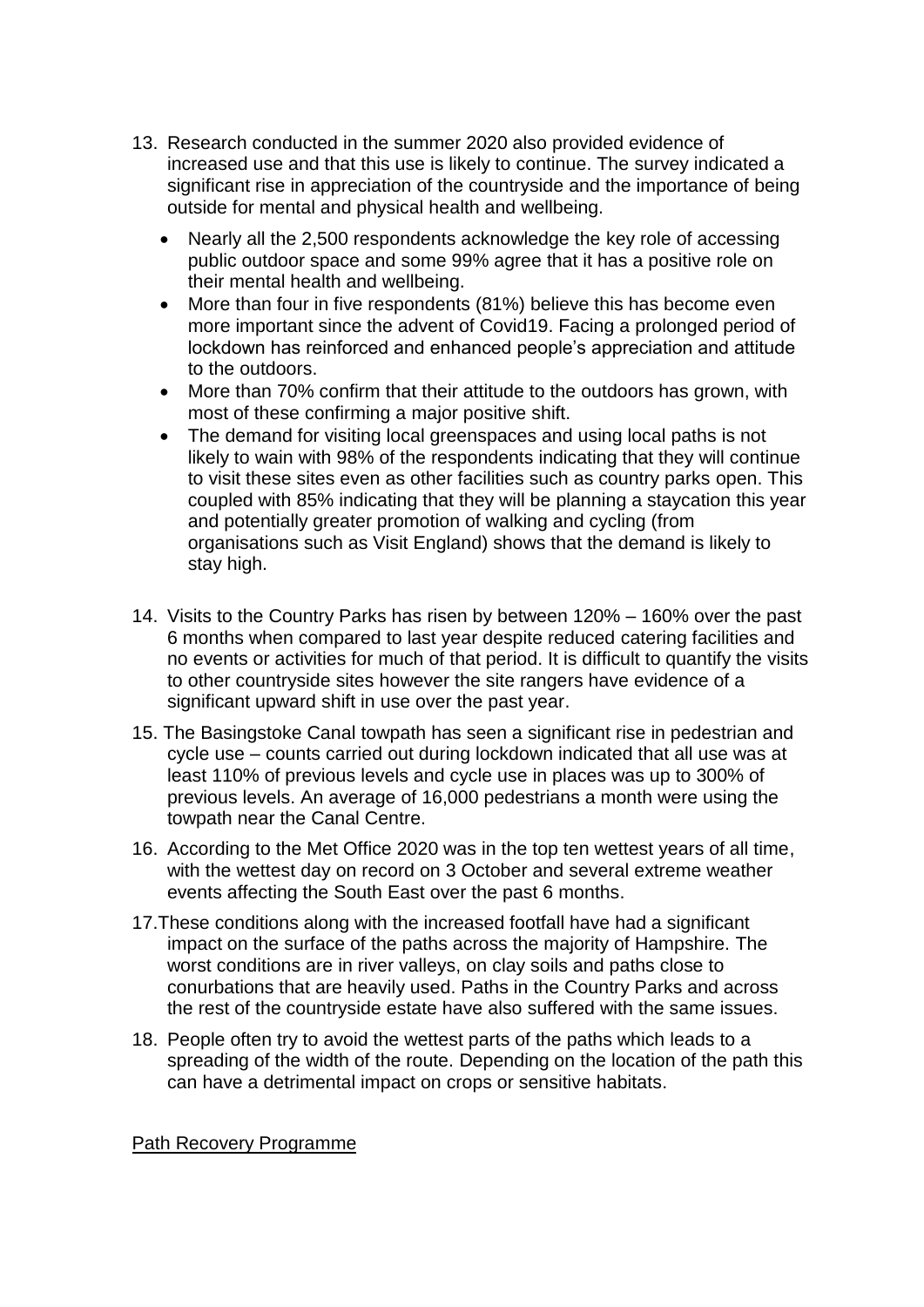- 19. The Countryside Service has been gathering evidence of the impact of increased use, as a result of the pandemic, coupled with the wet weather experienced over the winter 2020/2021. The pictures in Appendix 1 illustrate the issues on some of the worst affected rights of way and paths.
- 20. There are in the region of 76 paths that are known to be affected either through reports received via CAMs (Countryside Access Management System) or complaints to Country Park and Sites management officers or through physical inspections.
- 21. A programme of improving the worst affected paths is proposed in order to keep these paths open for use and to reduce further damage.
- 22. The aim of the programme is to carry out remedial works to as many paths as possible that have been affected by increased use across the county due to Covid 19 within the budget allocation of £500,000.
- 23. It is proposed that the targeting of paths for remedial works is based on the following criteria and level of damage assessment:
	- a. Paths located close to communities
	- b. Circular routes linked to car parks and communities
	- c. Promoted routes
	- d. Paths damaged through sensitive habitat areas

The degree of damage and inconvenience will be allocated against the follow criteria:

- i. Path un-usable in large sections (effectively closed)
- ii. Path spread damaging surrounds in sensitive habitat areas
- iii. Path un-usable in one specific location
- iv. Path spread damaging surrounding areas
- v. Pinch points with significant localised damage (infrastructure damaged restricting passage)
- vi. Other

The degree of community concern level of reported problems

- 1) High Multiple frequently
- 2) Medium Multiple occasionally
- 3) Low few reports
- 4) Not reported

Record in the service as concern raised by MP/Cllr/Parish Council - YES / NO

- 24. Once the Path Recovery programme is approved the ambition would be to carry out works to the priority routes between March and October to bring them back into use and build some resilience for next winter.
- 25. Details of the Path Recovery Programme will be communicated via the Parish Pages and we will be looking to work closely with Parish Councils to identify and co-ordinate works on paths that are important to the Parishes.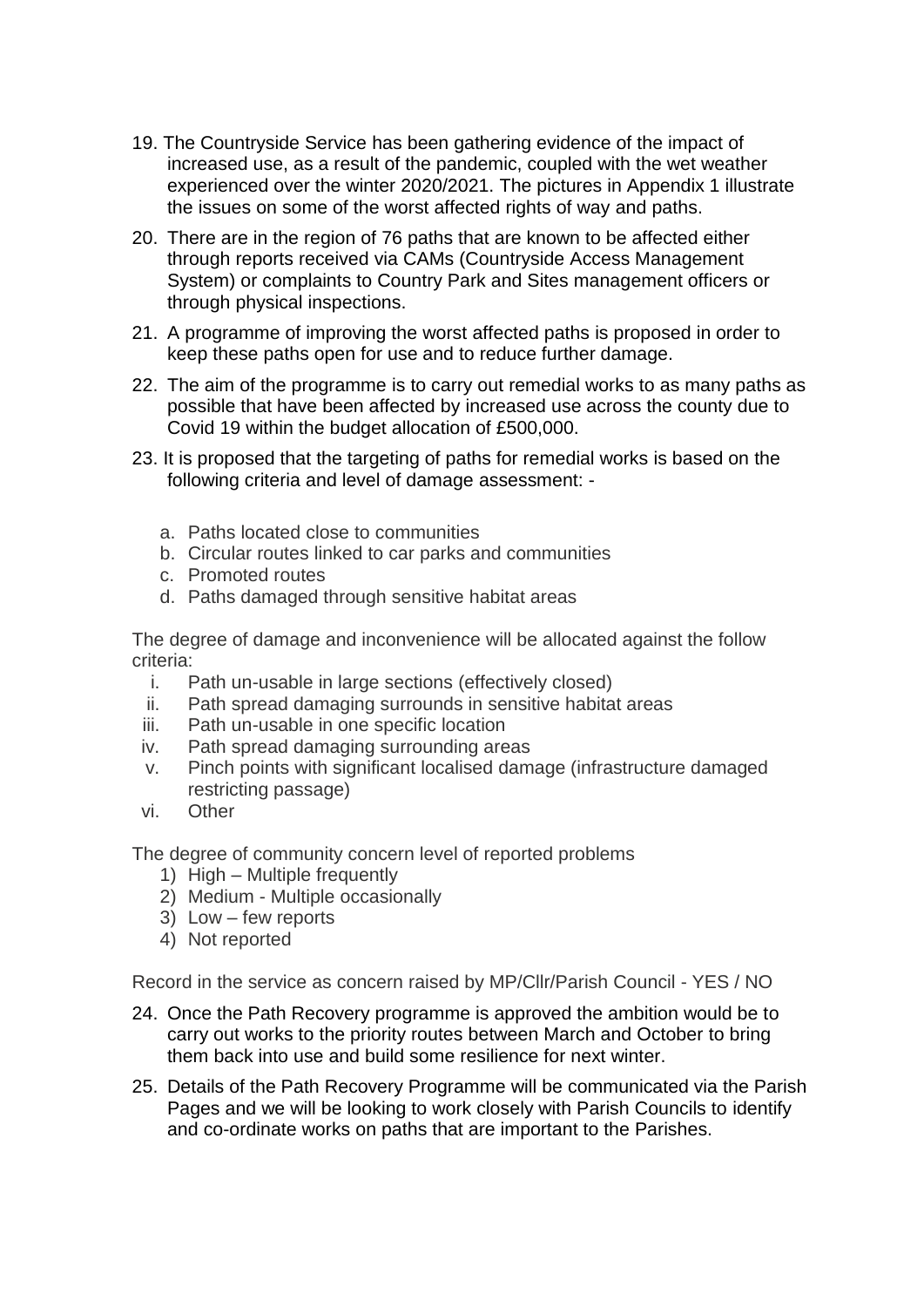## **Finance**

- 26. The operational budget for the management of rights of way is £252,000 per annum, equivalent to approximately £88 per mile or £55 per km. This budget covers vegetation removal, signage, health, and safety related repairs on the network.
- 27. Capital funding of £330,000 has been allocated to bridge and byway repairs for 2021/22.
- 28. Additional funding is required in order to meet our responsibilities in repairing the paths most significantly damaged through increased use and wet weather.
- 29. Funding will be allocated across the parks, sites, Basingstoke Canal, and the rights of way network. Data has been collated and once approved the prioritisation criteria will be applied to provide a programme of works to be undertaken. This will be monitored via a new SharePoint site developed for this purpose. Appendix 2 illustrates the system developed for this programme.
- 30. The Path Recovery Programme budget of £500,000 will be allocated from CCBS accumulated Cost of Change reserve.

### **Future Direction**

- 31. Following approval the Countryside Service will prioritise the spend across the Countryside estate and rights of way network based on the criteria outlined in this report ensuring that there is a spread of investment across the county.
- 32. The Service will liaise with Parish Councils and others with the aim of delivering the programme in the first half of 2021/22.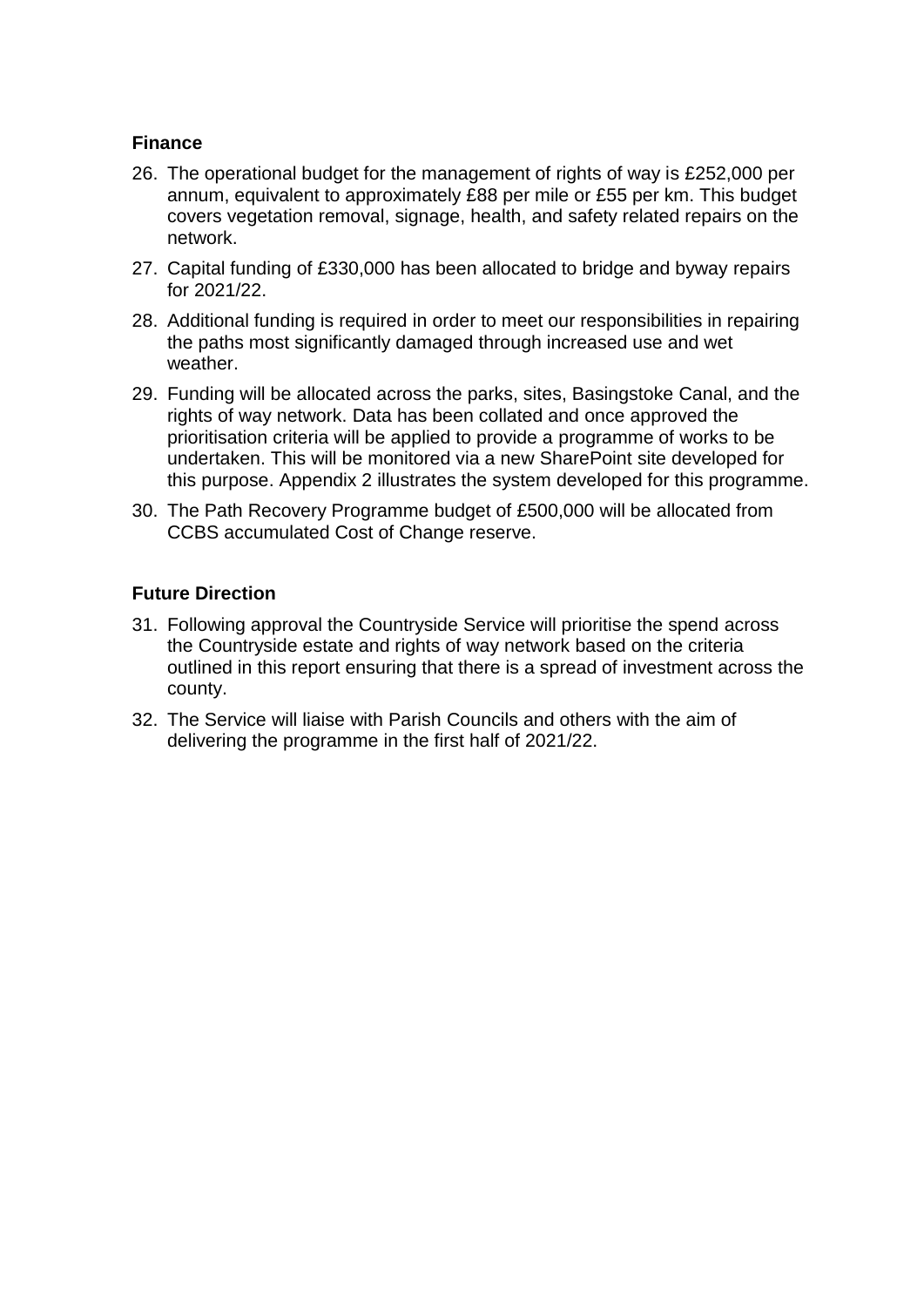#### **CORPORATE OR LEGAL INFORMATION:**

## **Links to the Strategic Plan**

| Hampshire maintains strong and sustainable economic<br>growth and prosperity: | yes |
|-------------------------------------------------------------------------------|-----|
| People in Hampshire live safe, healthy, and independent                       | yes |
| lives:                                                                        |     |
| People in Hampshire enjoy a rich and diverse                                  | yes |
| environment:                                                                  |     |
| People in Hampshire enjoy being part of strong,                               | yes |
| inclusive communities:                                                        |     |

#### **Other Significant Links**

| <b>Links to previous Member decisions:</b>                    |      |  |  |  |  |
|---------------------------------------------------------------|------|--|--|--|--|
| <u>Title</u>                                                  | Date |  |  |  |  |
|                                                               |      |  |  |  |  |
|                                                               |      |  |  |  |  |
| Direct links to specific legislation or Government Directives |      |  |  |  |  |
| Title                                                         | Date |  |  |  |  |
|                                                               |      |  |  |  |  |
|                                                               |      |  |  |  |  |

#### **Section 100 D - Local Government Act 1972 - background documents**

**The following documents discuss facts or matters on which this report, or an important part of it, is based and have been relied upon to a material extent in the preparation of this report. (NB: the list excludes published works and any documents which disclose exempt or confidential information as defined in the Act.)**

| Document |  |
|----------|--|
|          |  |

Location

None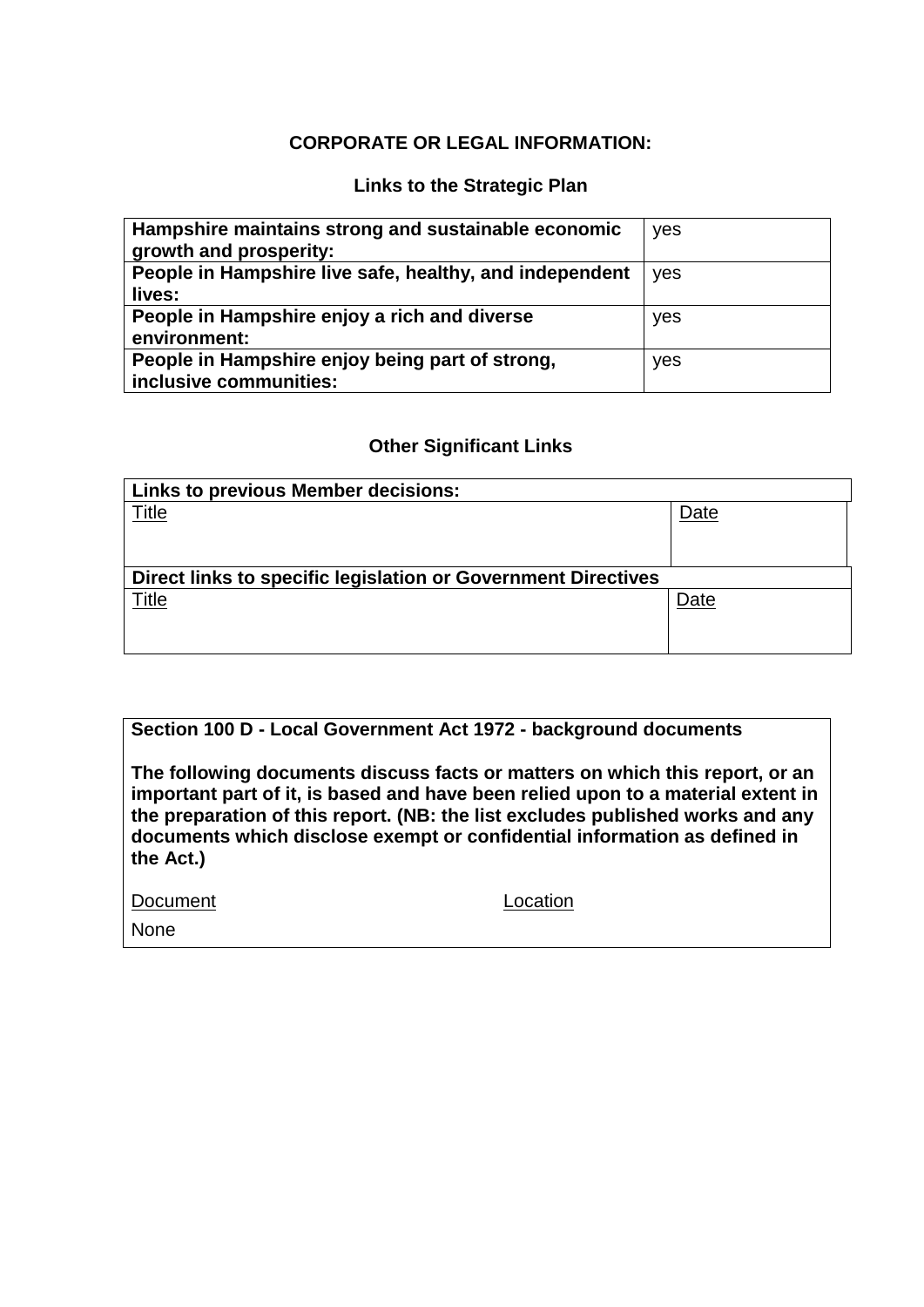## **EQUALITIES IMPACT ASSESSMENT:**

#### **1. Equality Duty**

The County Council has a duty under Section 149 of the Equality Act 2010 ('the Act') to have due regard in the exercise of its functions to the need to:

- Eliminate discrimination, harassment and victimisation and any other conduct prohibited by or under the Act with regard to the protected characteristics as set out in section 4 of the Act (age, disability, gender reassignment, marriage and civil partnership, pregnancy and maternity, race, religion or belief, sex, and sexual orientation).
- Advance equality of opportunity between persons who share a relevant protected characteristic within section 149(7) of the Act (age, disability, gender reassignment, pregnancy and maternity, race, religion or belief, sex, and sexual orientation) and those who do not share it.
- Foster good relations between persons who share a relevant protected characteristic within section 149(7) of the Act (see above) and persons who do not share it.

Due regard in this context involves having due regard to:

- The need to remove or minimize disadvantages suffered by persons sharing a relevant protected characteristic that are connected to that characteristic.
- Take steps to meet the needs of persons sharing a relevant protected characteristic that are different from the needs of persons who do not share it.
- Encourage persons sharing a relevant protected characteristic to participate in public life or in any other activity in which participation by such persons is disproportionally low

#### **Equalities Impact Assessment:**

The Equalities Impact Assessment has identified that in general this scheme will have a neutral impact. The assessment has identified that the works programme will see a positive impact on accessibility and those with limited mobility, increasing the availability of routes following wet weather and will improving the resilience of routes to future damage.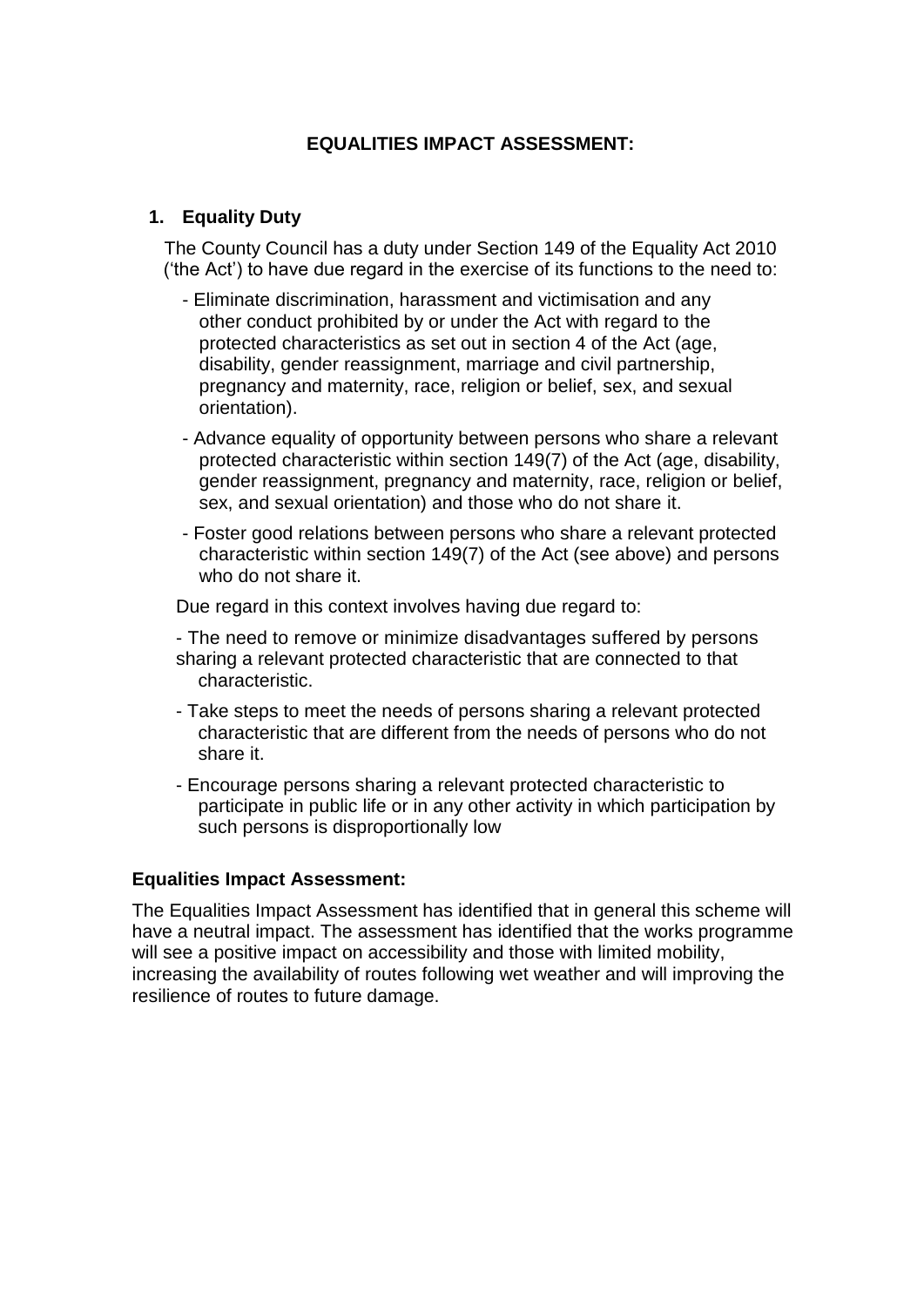Appendix 1 – Photos illustrating the impact of increased use





Royal Victoria Country Park Stroud Pond



Dogmersfield FP3 Basingstoke Canal Towpath